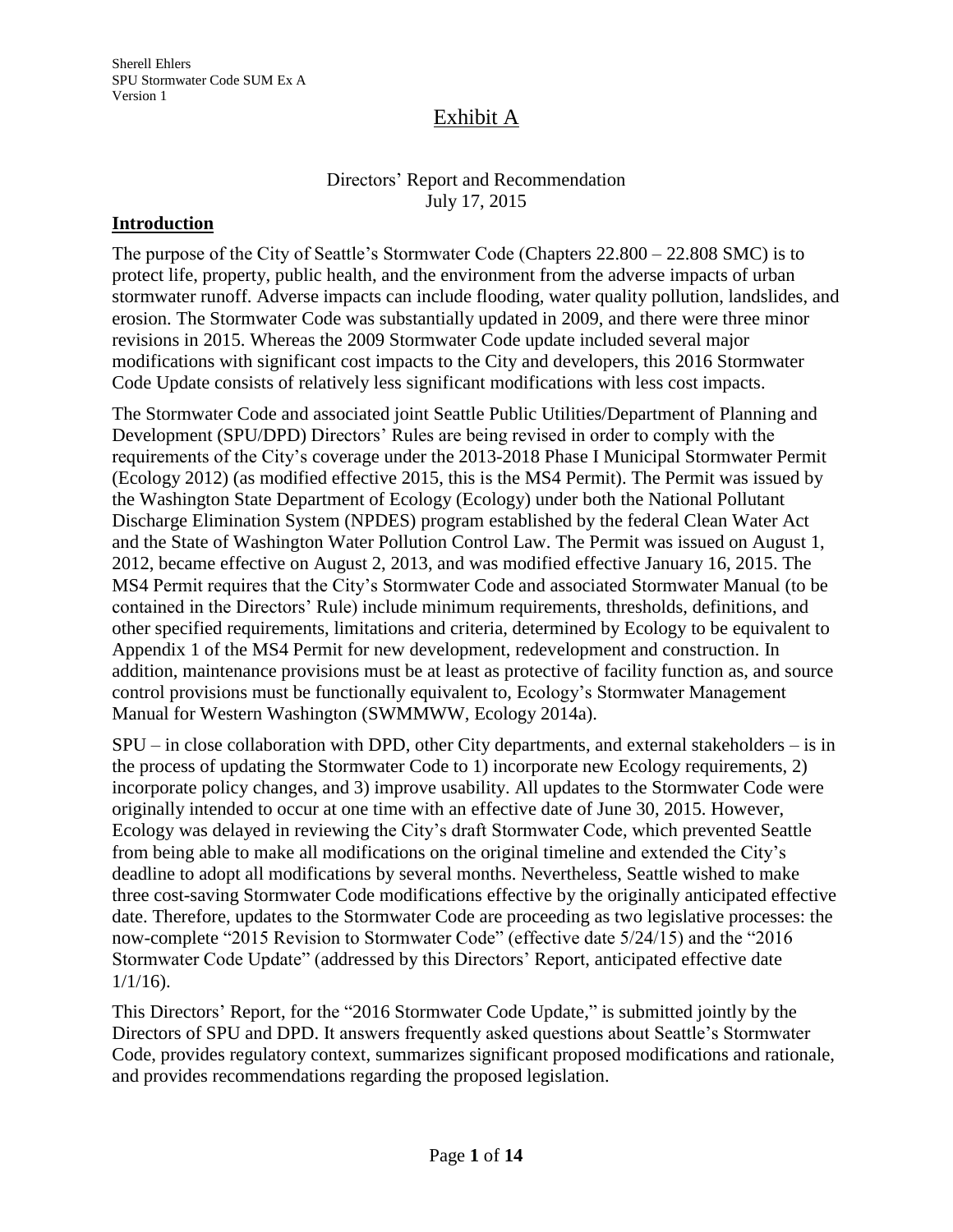### **Frequently Asked Questions**

**Why do we have a Stormwater Code?** Rain water running off of urban land surfaces can cause flooding, landslides, erosion, and other hazards. It can also carry pollutants into creeks, lakes, bays and other receiving waters. Stormwater regulations are needed to protect people, property, and the environment from damage that can be caused by stormwater runoff. Seattle's stormwater regulations are also written to satisfy the City's obligation to comply with the 2013-2018 Phase I Municipal Stormwater Permit, as modified (the MS4 Permit), under which coverage is issued to the City by Ecology.

**What is in Seattle's Stormwater Code?** Seattle's Stormwater Code includes:

- A description of the purpose, scope, applicability, exemptions, adjustments, exceptions, authorities, and compliance requirements
- Definitions of key terms
- Prohibitions of certain discharges and conditions for permissible discharges
- Minimum requirements for all discharges and all real property, designed to reduce the introduction of pollutants into stormwater runoff as close to the source as possible
- Minimum requirements for all projects regarding stormwater pollution prevention during construction and grading activities
- Minimum requirements for all projects regarding on-site stormwater management, flow control, and water quality treatment facilities
- Drainage control review and application requirements
- Procedures for enforcing the Stormwater Code.

**Why are we updating the Stormwater Code?** The Stormwater Code is being updated to comply with the City's obligations under the MS4 Permit, to incorporate policy changes, and to improve usability.

**Who is responsible for updating the Stormwater Code?** It is an SPU-led project being conducted in close collaboration with DPD, the Seattle Department of Transportation (SDOT), other City departments, and internal and external stakeholders.

**Why is updating the Stormwater Code being done as a two part legislative process?** All updates to Seattle's Stormwater Code were originally intended to occur at one time with an effective date of June 30, 2015. However, Ecology was delayed in reviewing the City's draft Stormwater Code which prevented Seattle from being able to make all modifications on the original timeline and extended the City's regulatory deadline to adopt all modifications by several months. Nevertheless, Seattle wished to make three cost-saving Stormwater Code modifications effective by the originally anticipated effective date. Therefore, updates to the Stormwater Code are proceeding as two legislative processes: the now-complete "2015 Revision to Stormwater Code" (effective date 5/25/15) and the "2016 Stormwater Code Update" addressed by this proposed legislation (anticipated effective date 1/1/16). The legislative documentation for the 2015 revisions to the Stormwater Code, Ordinance 124758, provides additional explanation of the two-part process.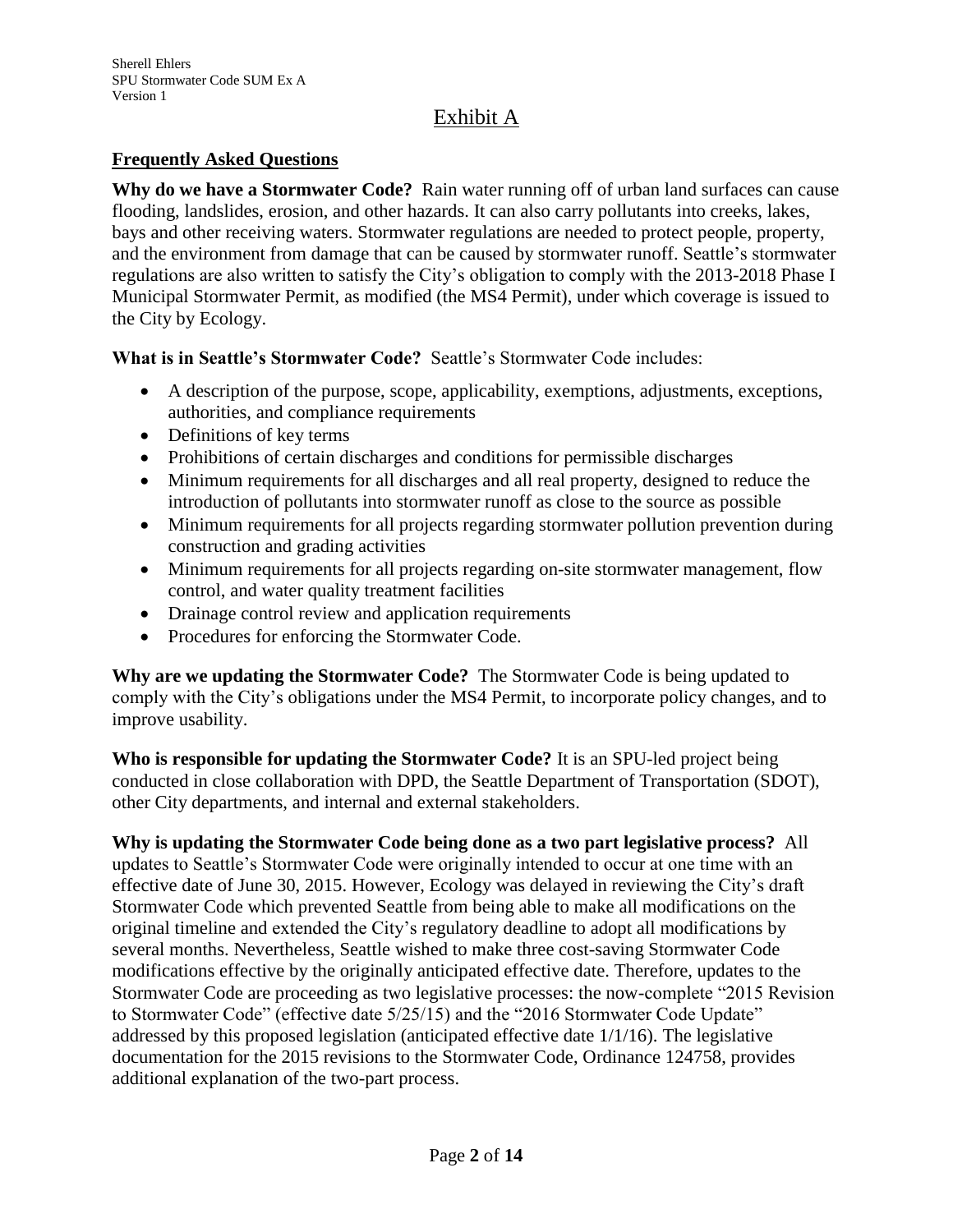**What are the major changes in the revised Stormwater Code?** The "Significant Modifications" section of this Exhibit provides details on the primary proposed modifications to the Stormwater Code. Of the proposed modifications outlined in that section, the four most significant involve: 1) proposed revisions regarding the effective date of the Stormwater Code relative to project application dates and construction dates (#2 in Significant Modifications section); 2) additions, revisions, and deleting of various terminology (#3); 3) proposed changes with regard to permissible discharges, and new and revised conditions that apply to permissible discharges (#5); and 4) proposed changes to the minimum requirements that apply to all development projects to meet the City's MS4 Permit obligations and account for Seattle's unique development patterns (#10 - #21).

**What has been the extent of public participation?** Beginning in January 2013, a series of meetings has been conducted to inform interested stakeholders about proposed updates to the Stormwater Code. These meetings covered modifications proposed both as part of the "2015 Revision to Stormwater Code" and the "2016 Stormwater Code Update." These meetings included representatives from the business community, development interests, environmental advocacy groups, engineering and consulting firms, community groups, and other local and state regulators. The meeting dates and the name of each target group are shown below.

| <b>Date</b>             | Group                                                      |  |  |
|-------------------------|------------------------------------------------------------|--|--|
| January 24, 2013        | <b>Thornton Creek Alliance</b>                             |  |  |
| March 18, 2013          | <b>External User Stakeholders</b>                          |  |  |
| May 8, 2013             | Master Builders Association of King and Snohomish Counties |  |  |
| May 9, 2013             | <b>Fauntleroy Watershed Council</b>                        |  |  |
| June 27, 2013           | Seattle Builders Council Master Builders Association       |  |  |
| <b>November 7, 2013</b> | <b>Public Open House</b>                                   |  |  |
| November 19, 2013       | <b>Thornton Creek Alliance</b>                             |  |  |
| November 26, 2013       | North Seattle Industrial Association                       |  |  |
| December 17, 2013       | <b>King County</b>                                         |  |  |
| June 3, 2014            | <b>Public Meeting</b>                                      |  |  |
| June 5, 2014            | Seattle Builders Council Master Builders Association       |  |  |
| June 11, 2014           | American Council of Engineering Companies (ACEC)           |  |  |
| July 15, 2014           | Washington Society of Landscape Architects (WASLA)         |  |  |
| July 16, 2014           | <b>Master Builders Association (MBA)</b>                   |  |  |
| July 17, 2014           | American Society of Civil Engineers (ASCE)                 |  |  |
| July 18, 2014           | American Public Works Association (APWA)                   |  |  |
| August 13, 2014         | <b>Urban Forestry Commission</b>                           |  |  |
| January 26, 2015        | Puget Soundkeeper Alliance (PSA)                           |  |  |
| February 24, 2015       | North Seattle Industrial Association                       |  |  |
| March 19, 2015          | SPU Developer Services Advisory Committee                  |  |  |
| June 3, 2015            | <b>Urban Forestry Commission</b>                           |  |  |
| June 10, 2015           | <b>Public Meeting</b>                                      |  |  |

**Public Presentations on Stormwater Code Update Process**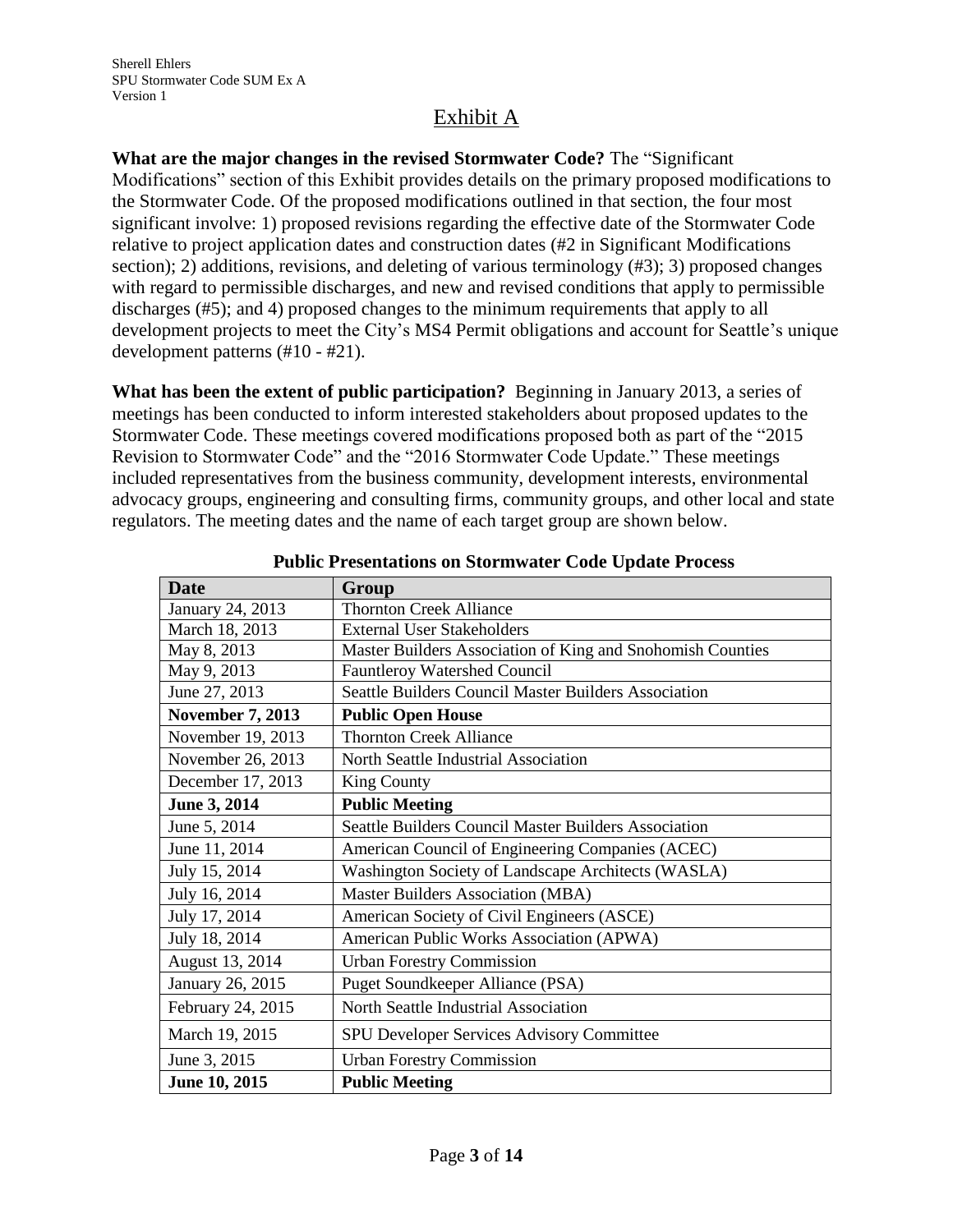## **Regulatory Context**

**NPDES Municipal Stormwater Permit (MS4 Permit).** Seattle's Stormwater Code and associated Stormwater Manual (to be contained in the Directors' Rule) are now being revised in order to comply with the MS4 Permit, as well as to incorporate policy changes and improve usability. After the updated Stormwater Code and Stormwater Manual are adopted, it is anticipated that Ecology will modify the current MS4 Permit to include Ecology's determination that Seattle's updated Stormwater Code and Stormwater Manual meet relevant MS4 Permit requirements and achieves equivalency. The MS4 Permit authorizes the City to discharge municipal stormwater to waters of the State of Washington from municipal separate storm sewers that it owns or operates. Discharges covered under the MS4 Permit, as required by paragraph  $402(p)(3)$  of the Clean Water Act, must effectively prohibit non-stormwater discharges into storm sewers that discharge to surface waters. Per the Clean Water Act, permittees must apply controls to reduce the discharge of pollutants to the maximum extent practicable. Ecology also took action through the issuance of the MS4 Permit, as authorized by Revised Code of Washington (RCW) Chapter 90.48, particularly RCW 90.48.162, to control impacts of stormwater discharges to waters of Washington State, including ground waters, unless the discharges are authorized by another regulatory program. (Ecology 2014b)

The MS4 Permit requires that the City's Stormwater Code and associated Stormwater Manual include minimum requirements, thresholds, definitions, and other specified requirements, limitations and criteria, determined by Ecology to be equivalent to Appendix 1 of the MS4 Permit for new development, redevelopment and construction. Ecology has reviewed the City's proposed revisions to the Stormwater Code that require Ecology approval, and Ecology has found that the revisions meet the regulatory requirements of the MS4 Permit. Any changes to the Stormwater Code made through the City's legislative process that could affect this equivalency determination will be reviewed by Ecology.

Seattle's Stormwater Manual is on a slightly later schedule than the Stormwater Code. Ecology reviewed the draft Manual (Exhibit C to the Bill Summary and Fiscal Note for this legislation) and provided few comments (Exhibit D to the Bill Summary and Fiscal Note for this legislation). The City is in the final stages of making the very limited changes necessary to secure Ecology's final approval, which is expected in summer or fall 2015. The approved Stormwater Manual provisions will be adopted in 2015 by a joint SPU/DPD Directors' Rule.

The Code and Manual also include maintenance provisions at least as protective of facility function as Ecology's SWMMWW (no revisions were needed) and source control provisions that are functionally equivalent to Ecology's SWMMWW. Ecology does not review or approve these provisions.

**Seattle Stormwater Code and Stormwater Manual.** The City of Seattle's Stormwater Code (Chapters 22.800-22.808 SMC) contains requirements designed to protect life, property, public health, and the environment from the adverse impacts of urban stormwater runoff. Adverse impacts can include flooding, pollution, landslides, erosion, and other potential hazards. The Stormwater Code applies to: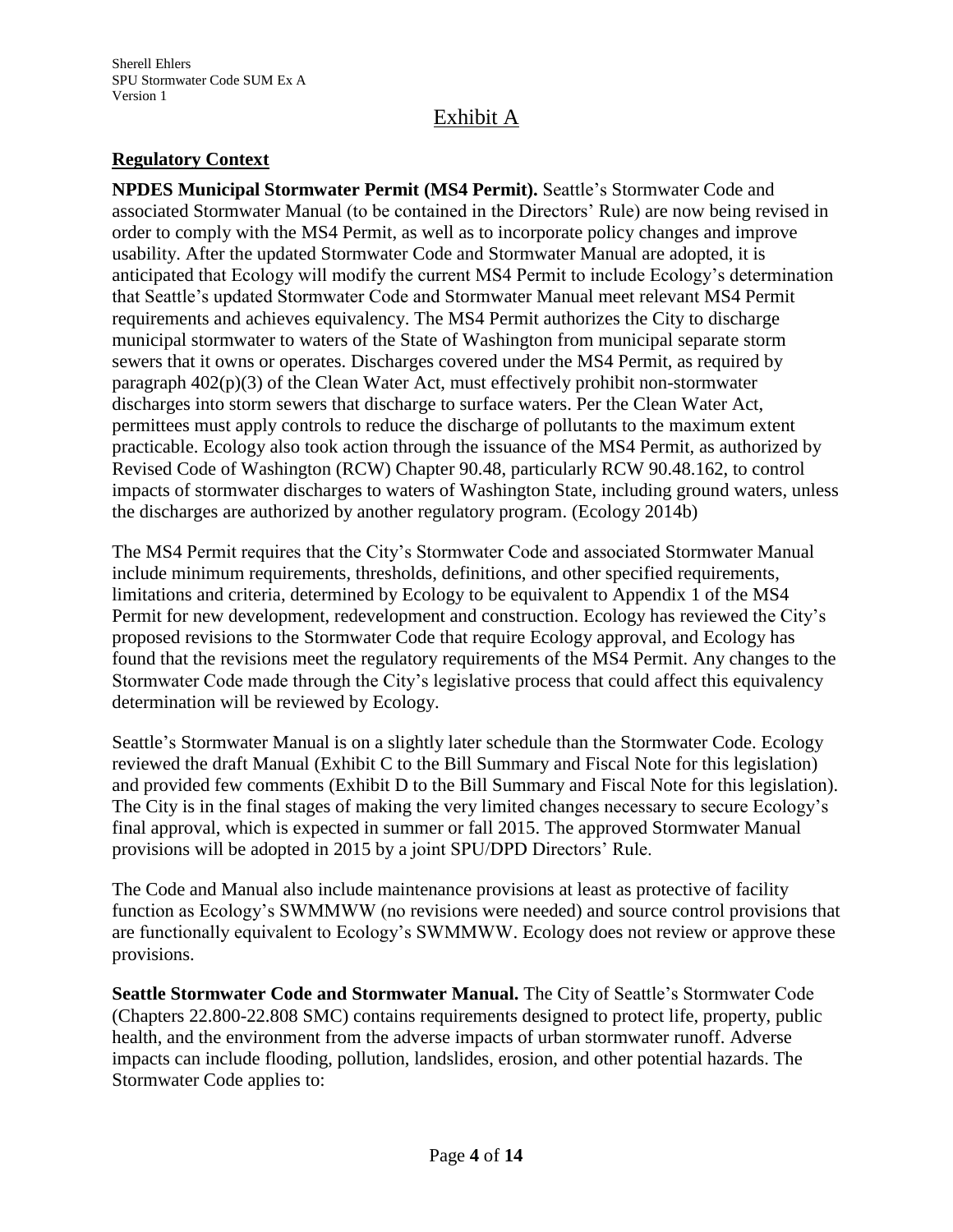- All grading and drainage and erosion control, whether or not a permit is required
- All land disturbing activities, whether or not a permit is required
- All discharges directly or indirectly to a public drainage system or (proposed) a public combined sewer
- All discharges directly or indirectly into receiving waters within or contiguous to Seattle city limits
- All new and existing land uses
- All real property.

To support the implementation of the Stormwater Code, the Director of SPU and the Director of DPD issue joint Directors' Rules (Seattle's Stormwater Manual), which clarify or interpret the Stormwater Code by specifying methods, details, and general guidelines as authorized by the Code. The existing Directors' Rules are being revised and will be incorporated into one Directors' Rule, the Seattle Stormwater Manual, that directly relate to the Stormwater Code. The 2016 Seattle Stormwater Manual will consist of the following sections:

- Volume 1 Project Minimum Requirements (pursuant to the Stormwater Code Minimum Requirements)
- Volume 2 Construction Stormwater Control
- Volume 3 Project Stormwater Control
- Volume 4 Source Control
- Volume 5 Enforcement
- Appendices.

**Best Available Science** – When the City updated its Environmentally Critical Areas (ECA) ordinance, it presented a detailed review of the best available science regarding wetlands, fish and wildlife conservation areas, geologic hazard areas, flood-prone areas, abandoned landfills, and critical aquifer recharge areas in its report Environmental Critical Areas: Best Available Science Review (Seattle 2005). As part of the 2009 Stormwater Code Update, the City prepared a document describing the best available science specific to urban stormwater runoff management (Seattle 2009). That document has been updated for this proposed legislation and is included as part of the Bill Summary and Fiscal Note for this legislation, as Exhibit B.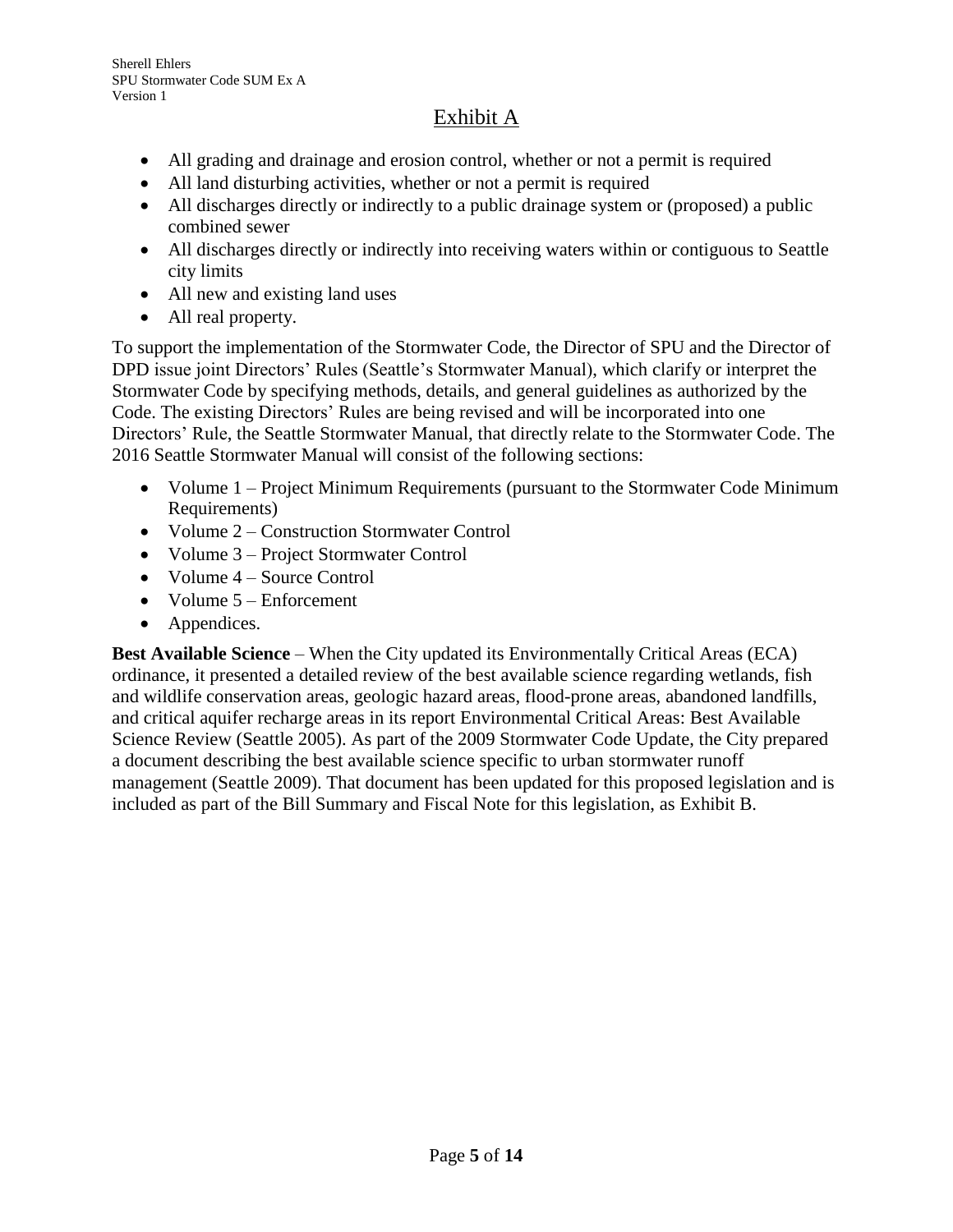### **Significant Modifications**

The proposed modifications to the Stormwater Code will affect administration, source control, development, construction site stormwater pollution prevention control, and enforcement requirements. The major modifications being proposed to the Stormwater Code are summarized below by Chapter.

### **Chapter 22.800 - Title, Scope, and Authority**

- 1. Revised exemptions associated with pavement practices (22.800.040.A.2.b): The proposed modification includes revised terminology associated with exemptions for pavement maintenance practices to match Ecology's revised language in the MS4 Permit. The current Stormwater Code exempts "road maintenance practices" from various Stormwater Code minimum requirements. The proposed 2016 Seattle Stormwater Code update changes "Road maintenance practices" to "Pavement maintenance practices," consistent with the MS4 Permit. This will result in a broader range of projects qualifying for the exemption and will be consistent with the updated MS4 Permit.
- 2. Added new section for transition to Revised Stormwater Code (22.800.100): In association with its target effective date of January 1, 2016, the 2016 Stormwater Code Update includes new language regarding the applicability of Stormwater Code revisions in relation to specified project permit application and construction dates. The 2016 Stormwater Code Update will apply to permit applications submitted on or after January 1, 2016. In addition, for projects considered under the current Stormwater Code before amendment, if construction has not started by June 30, 2020, the permit expires and the 2016 Stormwater Code will apply. This revision was to achieve equivalency with MS4 Permit requirements (which apply to areas that discharge to the City's municipal stormwater system) and affects both building and master use permits (including subdivisions). A separate, but parallel, Stormwater Code applicability ordinance with associated legislative documentation is being prepared to incorporate these changes into applicable sections of the Building, Residential, Land Use, and Grading Codes.

### **Chapter 22.801 – Definitions**

3. Added, revised, and deleted terms: In the proposed 2016 Stormwater Code Update, new terms have been added to this Chapter, the definitions for other terms have been materially modified, and the definitions for terms have been deleted. Table 1 lists key terms that are proposed to be added (indicated as underlined text), materially modified (indicated by *italicized* text), or deleted (indicated by strikethrough text). These proposed definition changes are necessary to clarify certain Stormwater Code provisions, to implement revised minimum requirements, and to meet the provisions of the MS4 Permit. All proposed definition changes are shown in the draft Stormwater Code (Attachment C).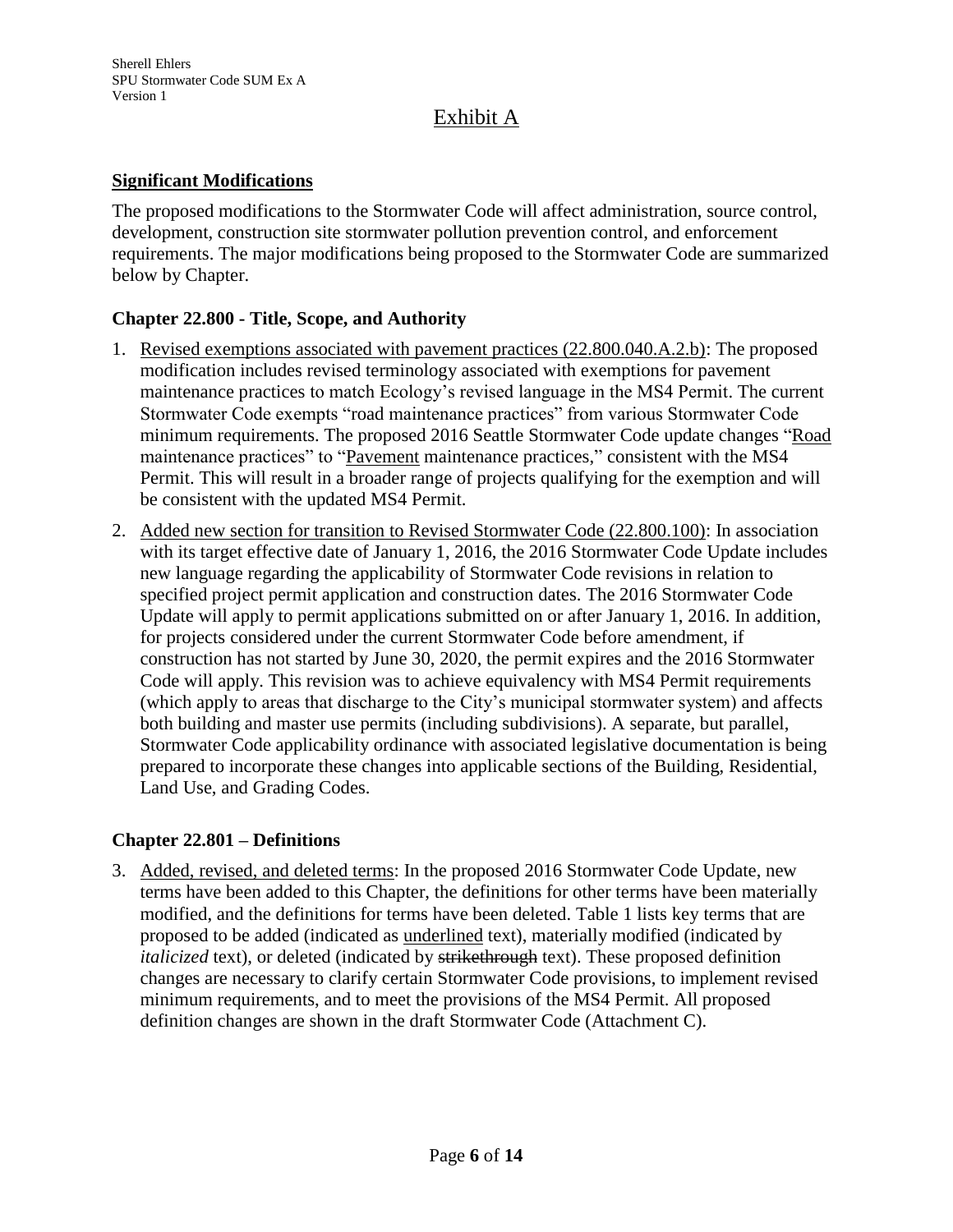| Agency with jurisdiction           | Impervious surface                | <b>Project Site</b>               |
|------------------------------------|-----------------------------------|-----------------------------------|
| Aquatic life use                   | Industrial activities             | Receiving water                   |
| Arterial                           | Joint project                     | Replaced hard surface             |
| Basin plan                         | Land disturbing activity          | Replace impervious surface        |
| Capacity-constrained system        | Large project                     | Roadway project                   |
| Cause or contribute to a violation | Nutrient-critical receiving water | Sidewalk project                  |
| Combined sewer basin               | On-site BMP                       | Single-family residential project |
| Drainage basin plan                | Parcel-based project              | <b>Site</b>                       |
| Drainage system                    | Pollution-generating hard surface | Small lakes                       |
| Erodible or leachable materials    | Pollution-generating impervious   | <i>Stormwater</i>                 |
| Flow-critical receiving water      | surface                           | Trail project                     |
| Geotechnical engineer              | Pollution-generating pervious     | Watercourse                       |
| Green stormwater infrastructure    | surface                           |                                   |
| Groundwater                        | Private drainage system           |                                   |
| Hard surface                       |                                   |                                   |
| <b>Illicit Connection</b>          |                                   |                                   |
| New: underlined                    | Materially Modified: Italicized   | Deleted: Strikethrough            |

#### **Table 1: Key New, Materially Modified, or Deleted Definitions**

## **Chapter 22.802 – Prohibited and Permissible Discharges**

- 4. Added new subsection to Discharges to Public Combined Sewers (22.802.020.D): A proposed new subsection stating that prohibited discharges to the combined sewer are stated in Chapter 21.16 SMC (Side Sewer Code). This is added to provide a useful cross-reference.
- 5. Revised Permissible Discharges (22.802.030): The proposed list of permissible discharges includes proposed modifications and conditions, nearly all of which are included for equivalency with the MS4 Permit. Table 2 summarizes the sections where text is proposed for modification. (Underlined text indicates proposed additions relative to the current Stormwater Code). Table 2 does not include all proposed changes, but summarizes the main topic areas and key language. All proposed changes are shown in the draft Stormwater Code (Attachment C).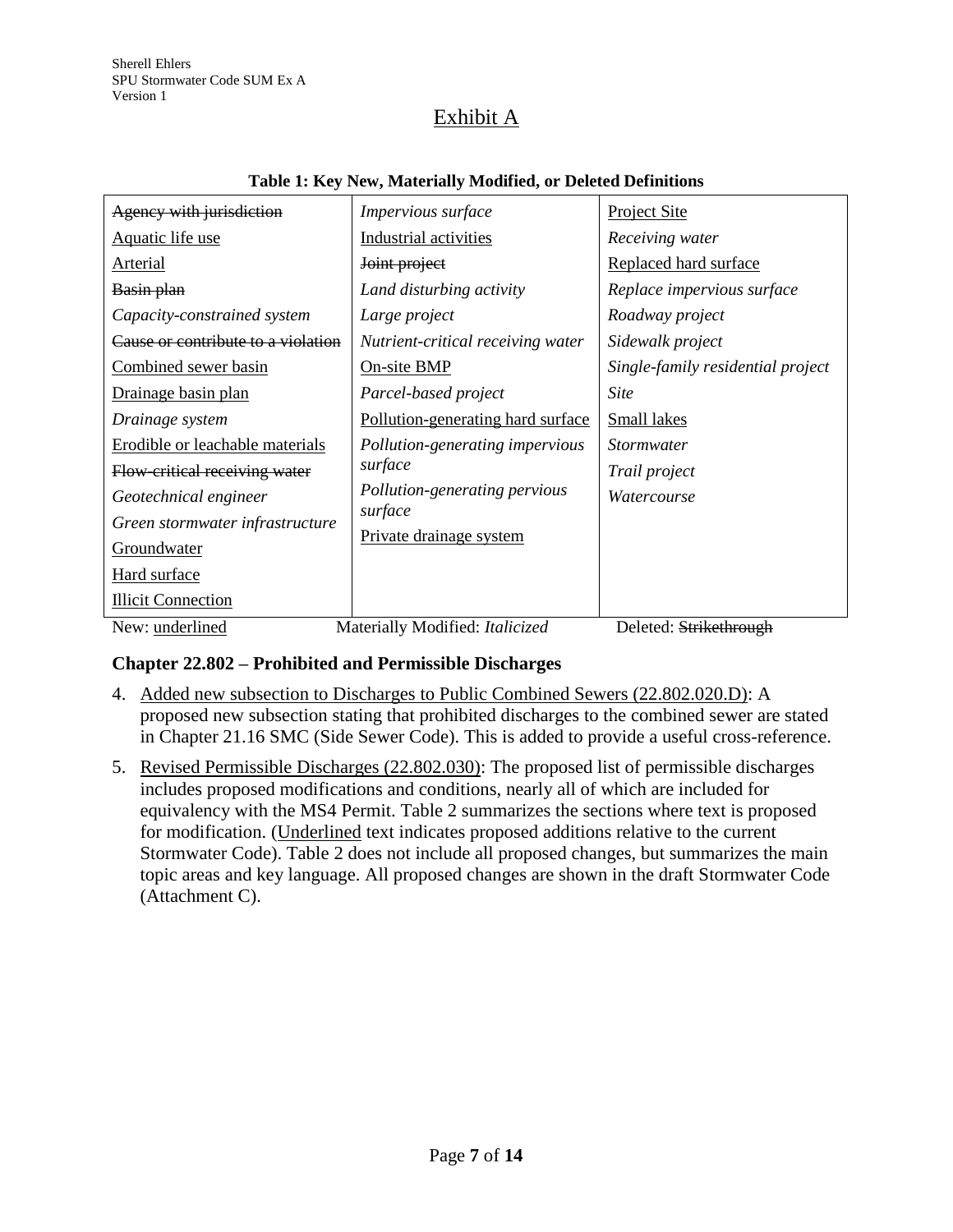#### **Table 2: Substantive Changes to Permissible Discharges (22.802.030)**

A. Conditionally Permissible Discharges to Drainage systems and Receiving Waters. Discharges from the sources listed below are permissible discharges only if the stated conditions are met and unless the Director of SPU determines that the type of discharge, directly or indirectly to a public drainage system, private drainage system, or a receiving water within or contiguous to Seattle city limits, whether singly or in combination with others, is causing or contributing to a violation of the City's NPDES stormwater permit or is causing or contributing to a water quality problem:

 1. Discharges from potable water sources, including, but not limited to, flushing of potable water lines, hyperchlorinated water line flushing, fire hydrant system flushing, and pipeline hydrostatic test water, and washing of potable water storage reservoirs. Planned discharges shall be de-chlorinated to a total residual chlorine concentration of 0.1 ppm or less, pH-adjusted if necessary, and volumetrically and velocity controlled to pre vent resuspension of sediments in the drainage system. No chemicals may be added, and settleable solids must be removed prior to discharge;

 2. Discharges from swimming pools, spas, hot tubs, fountains, or similar aquatic recreation facilities and constructed water features, provided the discharges have been dechlorinated to a total residual chlorine concentration of 0.1 ppm or less, pH -adjusted and reoxygenated if necessary, volumetrically and velocity controlled to prevent resuspension of sediments in the drainage system, and thermally controlled to prevent an increase of temperature in the receiving water. Swimming pool cleaning wastewater and filter backwash shall not be discharged;

 3. Discharges of street and sidewalk washwater when the surfaces are swept prior to washing, detergents are not used, and water use is minimized;

 4. Discharges of water from routine external building washdown when detergents are not used and water use is minimized;

5. Discharges of water used to control dust when water use is minimized; and

 6. Other non-stormwater discharges, provided that these discharges are in compliance with the requirements of a stormwater pollution prevention plan that addresses control of such discharges and is approved by the Director.

\*\*\*

B. Permissible discharges: Discharges from the sources listed below are permissible discharges unless the Director of SPU determines that the type of discharge, directly or indirectly to a public drainage system, private drainage system, or a receiving water within or contiguous to Seattle city limits, whether singly or in combination with others, is causing or contributing to a violation of the City's NPDES Municipal Stormwater Permit or is causing or contributing to a water quality problem: [*partial excerpt below; most changes to this subsection "B" relate to deletions of text that has been folded into subsection "A" above* ]

\*\*\*

13. Discharges of tracing dye used to establish or verify a drainage or sewer connection.

New: underlined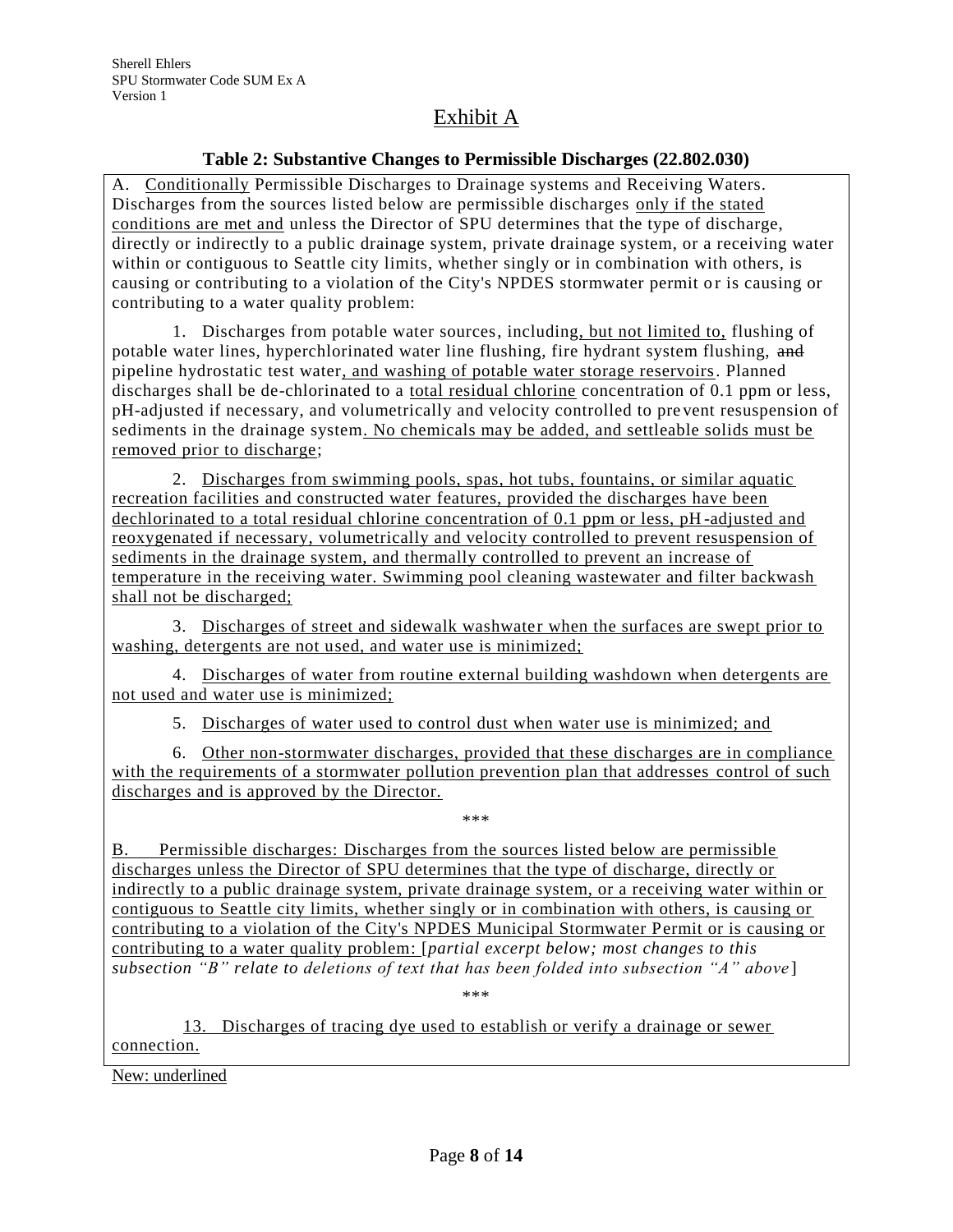6. Added notification requirements related to testing for prohibited discharges (22.802.040.A): The proposed revisions require that any person conducting dye testing to establish or verify a drainage connection shall notify SPU prior to conducting the test. This will improve SPU processes and efficiencies by allowing SPU Water Quality Hotline staff to learn that dye can be expected in the drainage system.

### **Chapter 22.803 – Minimum Requirements for All Discharges and All Real Property**

- 7. Added requirement to map property drainage, side sewer and plumbing infrastructure (22.803.020.A): The proposed revisions include language to make it explicit that, when requested to aid in applying the Stormwater Code, the owner must map "all drainage, side sewer and plumbing infrastructure on the property." This will improve the clarity and authority of the Stormwater Code.
- 8. Added site maintenance to the Minimum Requirements for Source Controls for All Real Property (22.803.030.G): The proposed revisions include a brief subsection requiring that businesses and public entities perform basic site maintenance activities (e.g., site sweeping, and inspecting loading and unloading areas). This will add clarity and authority to further prevent transport of pollutants off site via stormwater runoff.
- 9. Revised Minimum Requirements for Source Control for specific discharge locations (22.803.040): The proposed revisions clarify that these source control requirements apply to all discharges except those that drain only to the public combined sewer. This is already indicated in the current Source Control Technical Requirements Manual but is proposed to be added to the 2016 Stormwater Code for further clarity.

#### **Chapter 22.805 – Minimum Requirements for Projects**

- 10. Revised applicability of thresholds for Minimum Requirements for Projects to be based on "hard-surfaces"  $(22.805.030 - .060, 22.801)$ : In accordance with the MS4 Permit, the proposed revisions change the applicability of thresholds from "impervious surface" to "hard surfaces," a new term required by Ecology. "Hard surfaces" include impervious surfaces, permeable pavements, and vegetated roofs.
- 11. Added requirements to protect stormwater BMPs during construction (22.805.020.D.19): In accordance with the MS4 Permit, the proposed revisions require protection of stormwater BMPs from sedimentation (through installation and maintenance of erosion and sediment control BMPs) and compaction during the construction phase of a project. The intent is greater protection of permanent stormwater BMPs, particularly for infiltration-based BMPs (which are particularly subject to damage from sedimentation) and vegetation-based BMPs that are prone to damage during construction.
- 12. Moved requirements for On-site Stormwater Management and soil amendment (22.805.020, etc.): In the proposed revisions, the requirement for projects to perform On-site Stormwater Management (currently "Implement Green Stormwater Infrastructure" in Seattle's Stormwater Code) has been moved out of the Minimum Requirements for All Projects (22.803.020) and is now included as a requirement in other Stormwater Code sections based on project type (i.e., Single-family Residential (SFR), Trail/Sidewalk, Parcel-based,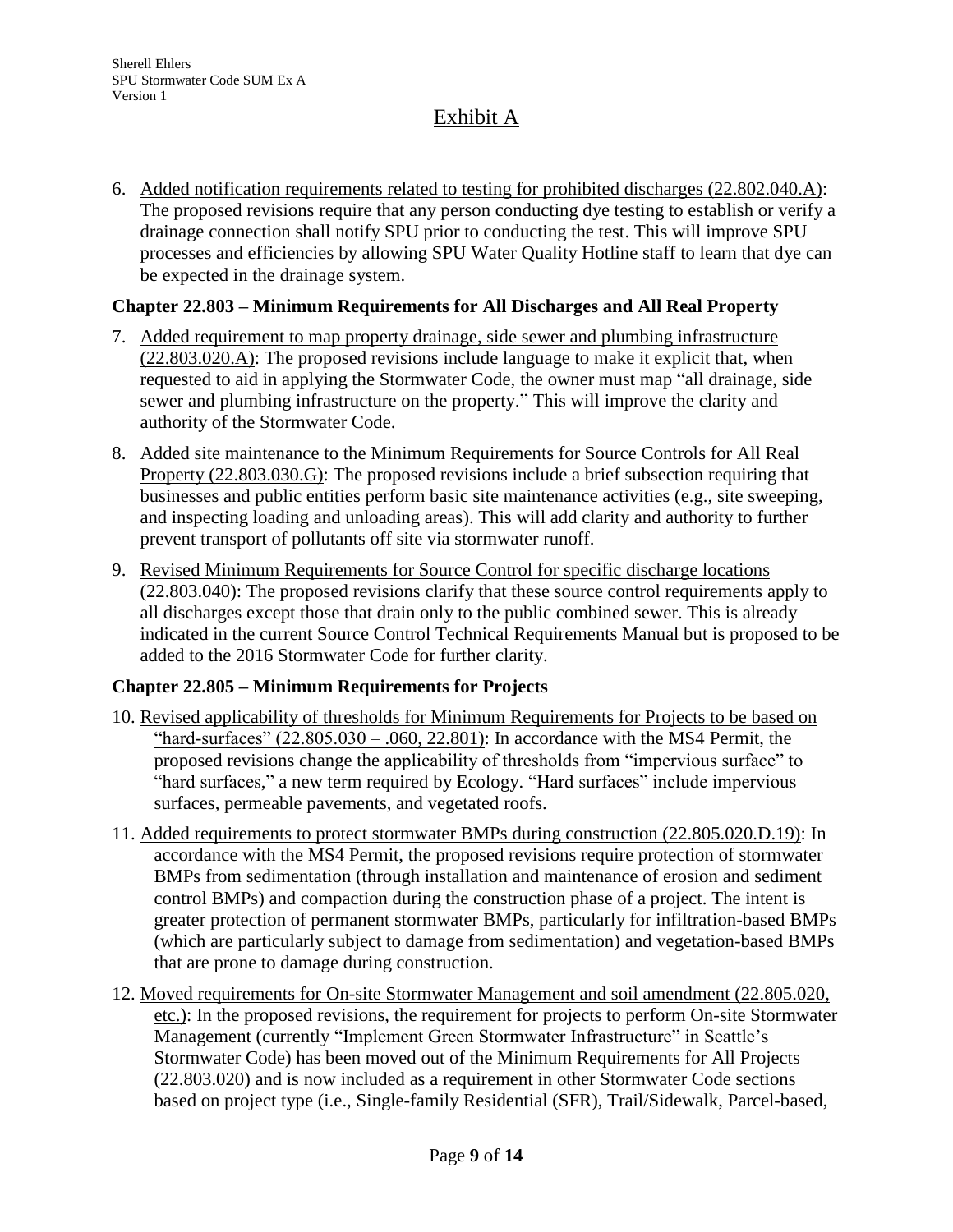Roadway). Similarly, the requirement to amend soils is relocated from its own specific provision to now be included based on project type (i.e., SFR, Trail/Sidewalk, Parcelbased, Roadway). This modification is for consistency with the MS4 Permit and to clarify that On-site Stormwater Management only applies to certain project types and does not apply to utility work or routine maintenance work.

- 13. Revised Threshold and applicability changes for Minimum Requirements for Single-Family Residential Projects (22.805.030): On-site Stormwater Management (currently "Implement Green Stormwater Infrastructure" in Seattle's Stormwater Code) is proposed to change from applying to all SFR projects, to applying to SFR projects as follows:
	- a. On a lot most recently created, adjusted, altered, or otherwise amended by a plat or other lawful document recorded with the King County Recorder on or after January 1, 2016, and where that document either created the lot or reduced the size of the lot, either the total new plus replaced hard surface is 750 square feet or more or land disturbing activity is 7,000 square feet or more; or
	- b. For any other project, either the total new plus replaced hard surface is 1,500 square feet or the land disturbing activity is 7,000 square feet or more.

Given the above threshold changes and in response to the MS4 Permit, the City also proposes to remove the current 1,500 square foot impervious surface credit for SFRs. Note that the MS4 Permit threshold is set at 2,000 square feet of new plus replaced hard surface, but the City proposes the above thresholds – expected to result in more on-site stormwater management – to better address the types and sizes of development projects typical for Seattle and to make on-site, low impact development best management practices the preferred and commonly-used approach to site development, consistent with S5.C.5.b of the MS4 Permit.

### 14. Revised Minimum Requirements for Parcel-based Projects (22.805.050):

- a. Revised thresholds. In accordance with the MS4 Permit, On-site Stormwater Management (currently "Implement Green Stormwater Infrastructure" in the Seattle's Stormwater Code) is proposed to change from applying to 2,000 square feet new plus replaced impervious surface, to applying to parcel-based projects as follows:
	- i. On a lot most recently created, adjusted, altered, or otherwise amended by a plat or other lawful document recorded with the King County Recorder on or after January 1, 2016, and where that document either created the lot or reduced the size of the lot, either the total new plus replaced hard surface is 750 square feet or more or land disturbing activity is 7,000 square feet or more; or
	- ii. For any other project, either the total new plus replaced hard surface is 1,500 square feet or the land disturbing activity is 7,000 square feet or more.

Note that the MS4 Permit threshold is set at 2,000 square feet of new plus replaced hard surface, but the City proposes the above thresholds – expected to result in more on-site stormwater management -- to better address the types and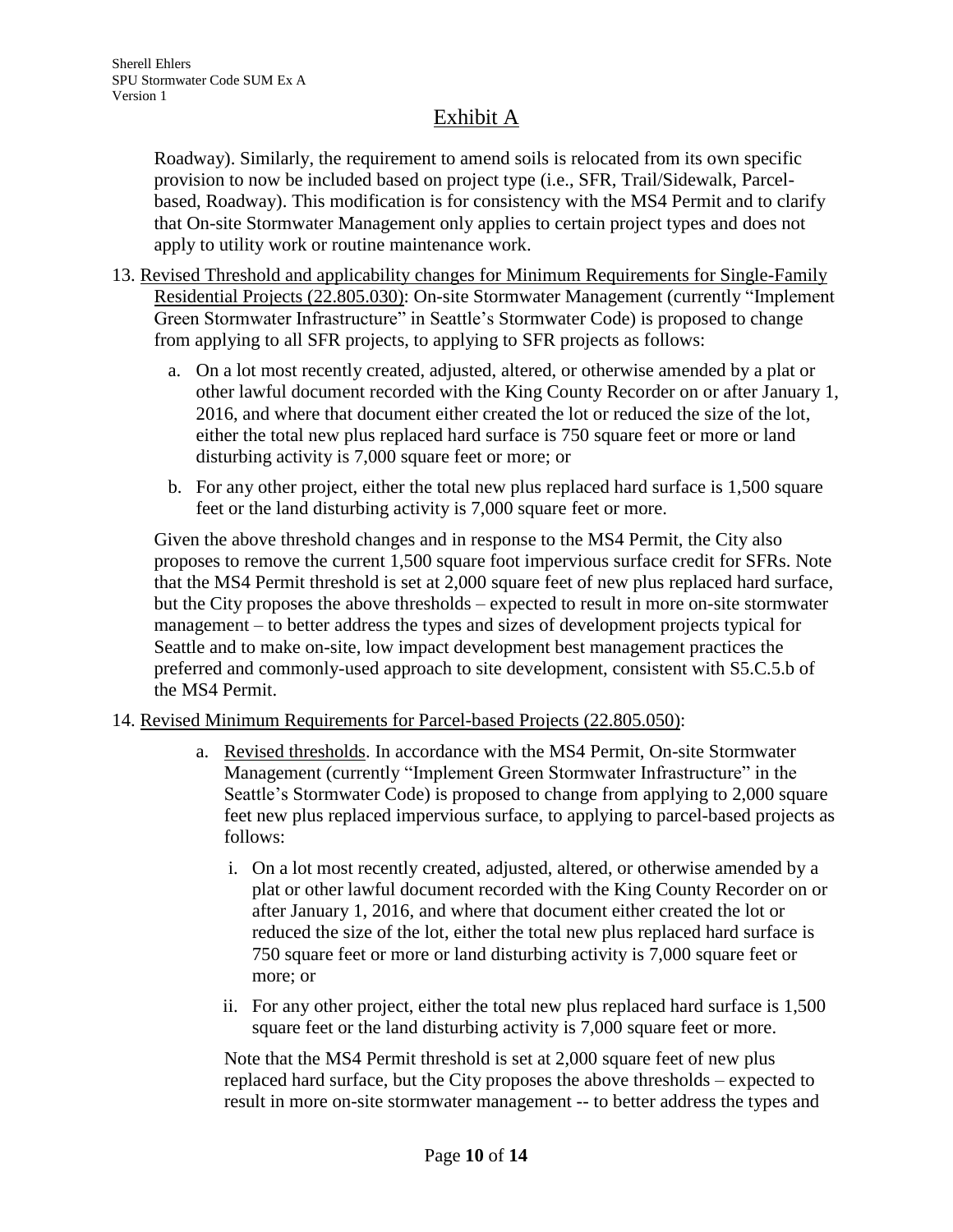sizes of development projects typical for Seattle and to make on-site, low impact development best management practices the preferred and commonly-used approach to site development, consistent with S5.C.5.b of the MS4 Permit.

- b. Added requirements for Discharges from Groundwater. The proposed revision includes new language for applicability of flow control when a project permanently discharges groundwater to some locations. This change incorporates provisions drawn from a current City Directors' Rule directly into the Stormwater Code.
- c. Added requirements for water quality treatment. In accordance with MS4 Permit, the proposed revision will require treatment of both pollution-generating hard surfaces and pervious surfaces if water quality treatment is triggered for a project.
- 15. Revised Minimum Requirements for Roadway Projects (22.805.060):
	- a. Added infeasibility criteria to the Minimum Requirements for Roadway Projects (22.805.060.E). New language is proposed to account for the unique construction limitations posed by public roadway right-of-way work within an urban environment having existing infrastructure. The new language allows the reduction of on-site stormwater management, flow control, and water quality treatment requirements for roadway projects under certain conditions. Specifically, roadway projects will have reduced requirements for on-site stormwater management, flow control, and water quality treatment when it can be demonstrated that full compliance with those requirements is not feasible because "(a) complete installation would require that an existing major publicly or privately-owned infrastructure or utility element be relocated, or (b) the drainage control facility cannot be built and operated to discharge stormwater from the site under gravity flow conditions while meeting the applicable engineering standards." The proposed language includes additional details describing what constitutes "existing major infrastructure or utility elements" and requires that the project meet the applicable standards to the degree that the project can avoid the infeasibility described in this subsection 22.805.060.E. These Ecology-approved revisions address the same physical site limitation concerns addressed by the 2014 Washington Department of Transportation Highway Runoff Manual (WSDOT 2014).
	- b. Added requirements for Discharges from Groundwater. The proposed revision includes new language for applicability of flow control when a project permanently discharges groundwater to some locations. This change incorporates the provisions drawn from a current City Stormwater rule directly into the Stormwater Code.
	- c. Added requirements for water quality treatment. In accordance with the MS4 Permit, the proposed revision includes new language requiring treatment of both pollution-generating hard surfaces and pervious surfaces if water quality treatment is triggered for a project.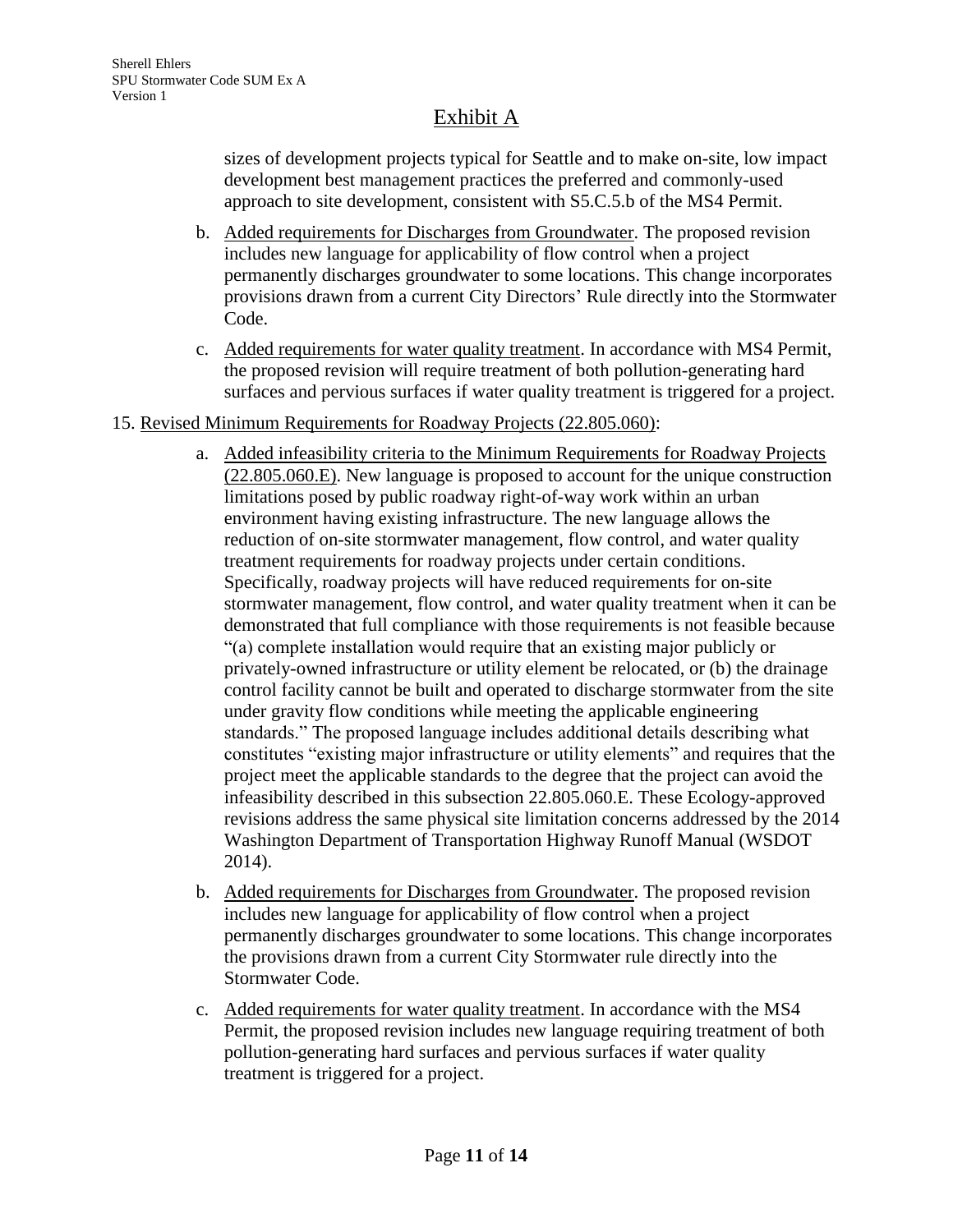- 16. Added a new section specific to On-site Stormwater Management (22.805.070): In relation to item #12 above, the current Stormwater Code requirements to "Implement Green Stormwater Infrastructure" are proposed to be revised to be consistent with the MS4 Permit and are moved to a new section titled On-site Stormwater Management. On-site Stormwater Management includes requirements to comply with either:
	- a. On-site Performance Standard, or
	- b. On-site List by project type

This change is proposed for consistency with the MS4 Permit but also complements Seattle's unique urban environment.

In addition, the current minimum size requirements for projects that trigger On-Site Stormwater Management in the right-of-way (i.e., Roadway Projects, Trail/Sidewalk Projects) are proposed to be removed for creek, wetland, and small lake basins. In these basins, Ecology does not allow a prohibition to installation based on minimum facility size for permeable pavement (2,000 square feet) and bioretention (500 square feet) as is allowed in the current Seattle Stormwater Manual. This will result in additional facilities within the right-of-way in these basins.

- 17. Added a new On-site Performance Standard (22.805.070.C): In accordance with the MS4 Permit (and per items #12 and #16 above), the proposed revisions include a new quantitative performance standard to meet the On-site Stormwater Management Requirements of 22.805.070. The proposed standard is similar to that specified in the MS4 Permit but is consistent with Seattle's existing flow control standards by targeting the predeveloped condition of "forested" or "pasture," depending upon existing hard surface coverage.
- 18. Added a new On-site List (22.805.070.D) stating specific BMP options and requirements for meeting the new On-site Stormwater Management Requirements of 22.805.070: The MS4 Permit allows two options for projects to achieve the On-site Stormwater Management Requirements (22.805.070): using a specified list of approved BMPs, or meeting a "Low Impact Development Performance Standard." Ecology's BMP list is presented in a mandatory evaluation order, and the project applicant is required to achieve 100 percent management of applicable hard surfaces, unless the applicant can demonstrate BMP infeasibility (with no cost feasibility consideration). The proposed revisions to the Stormwater Code include a Seattle-specific On-site List of BMPs (Seattle List) that is modified relative to Ecology's and meets MS4 Permit equivalency obligations. The Seattle List also better matches Seattle's local conditions, results in a similar volume of stormwater managed as the current Seattle GSI Directors' Rule, and provides additional flexibility compared to the Ecology list. Except where a difference is required for compliance with the MS4 Permit, the proposed Seattle List includes a range of BMPs similar to that found in Seattle's current GSI Directors' Rule. The proposed language and approach has been developed specific to conditions in the City of Seattle. For further information, a more detailed assessment of the City's options and preferences has been documented in a 2014 policy paper (Seattle 2014). Consistent with the MS4 Permit, Seattle's List can be superseded or reduced if the installation is in conflict with specific federal or state laws,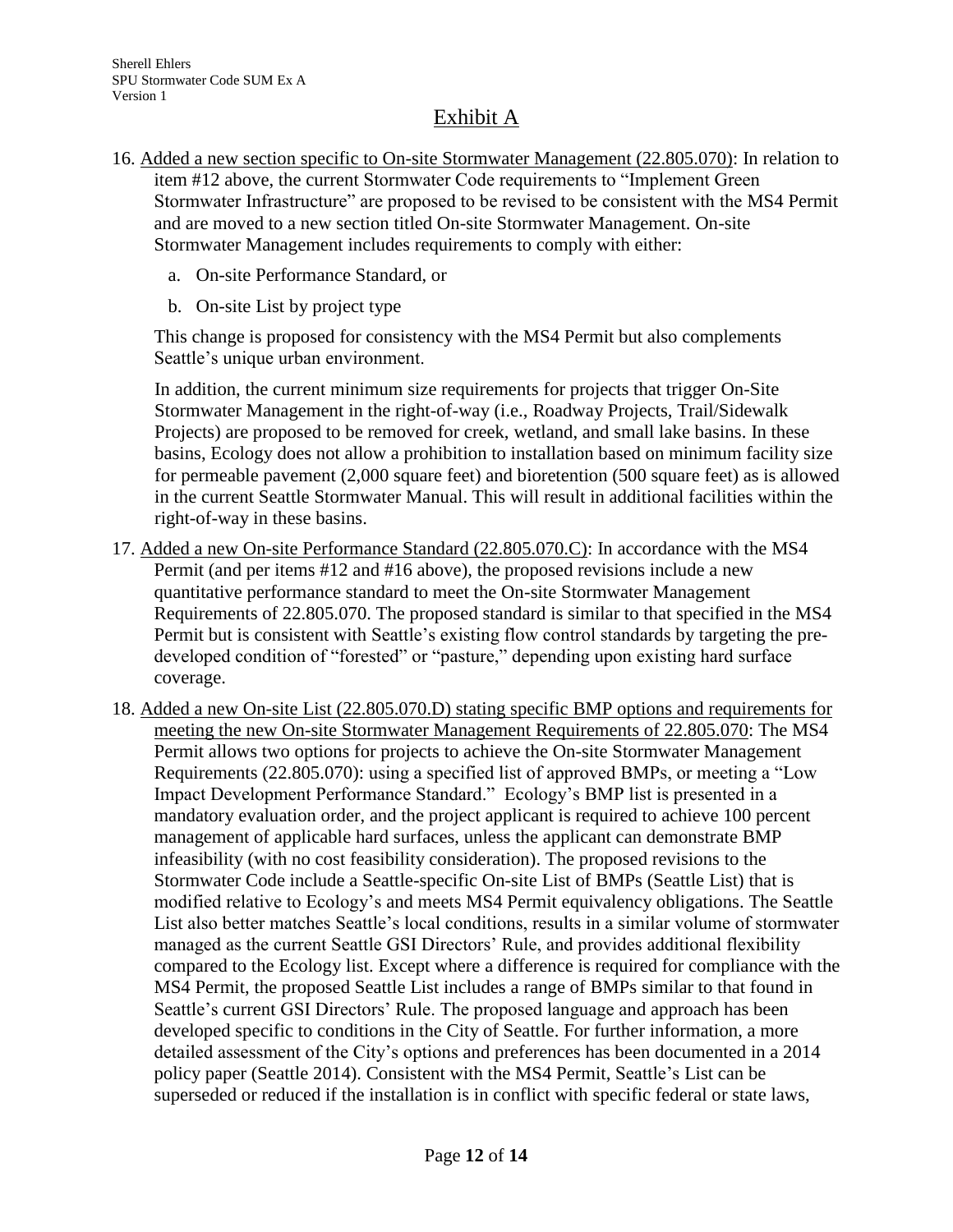rules, and standards; special zoning district design criteria; public health and safety standards; transportation regulations; or tree and vegetation regulations.

- 19. Updated Wetland Protection Standard (22.805.080.B.1): In accordance with the MS4 Permit, the proposed revisions include updates to the Wetland Protection Standard. Since Ecology substantially changed its requirements for this standard, Seattle proposes to incorporate the new Ecology requirements and to add references to Ecology's "guidance sheets."
- 20. Slightly revised the Pre-developed Forested Standard (22.805.080.B.2) and Pre-developed Pasture Standard (22.805.080.B.3): The standards are proposed to be slightly revised to better complement the new On-site Performance Standard language proposed in 22.805.070.C. The technical requirements of the new On-site Performance Standard language require specific hydrologic modeling approaches that were not consistent with the 2009 "Forest" and "Pasture" standards. Therefore, minor revisions are proposed for improved efficiency for developers and city staff plan reviewers.
- 21. Updated the Enhanced Treatment requirements (22.805.090.B.5): In accordance with the MS4 Permit, the proposed revisions include updates to the Enhanced Treatment requirements. Specifically, the proposed revisions remove the previous broader references to "fish-bearing" waters and instead reference designations for "aquatic life use."

### **Chapter 22.807 – Drainage Control Review and Application Requirements**

22. Revised application requirements language in Chapter 22.807.020.B.1.b: For projects with n offsite discharge point, the drainage control plan shall be prepared by a licensed civil engineer even if the project has less than 5,000 square feet of new or replaced hard surface.

### **Chapter 22.808 – Stormwater Code Enforcement**

23. Slightly revised Stormwater Code Enforcement language in Chapter 22.808: Based on feedback from SPU and DPD inspectors, there are slight, mainly administrative, changes proposed for this Chapter. The proposed revisions will make enforcement less problematic and more consistent to implement for the City.

### **Conclusion & Recommendation**

All the proposed 2016 modifications to the Stormwater Code are either equivalent or unrelated to Ecology requirements in the MS4 Permit and have been developed in consideration of the best available science.

The Director of SPU and the Director of DPD recommend that the "2016 Revision to Stormwater Code" modifications be adopted.

### **References**

Ecology, Washington State Department of, 2012. Phase I Municipal Stormwater Permit: National Pollutant Discharge Elimination System and State Waste Discharge General Permit for discharges from Large and Medium Municipal Separate Storm Sewer Systems.